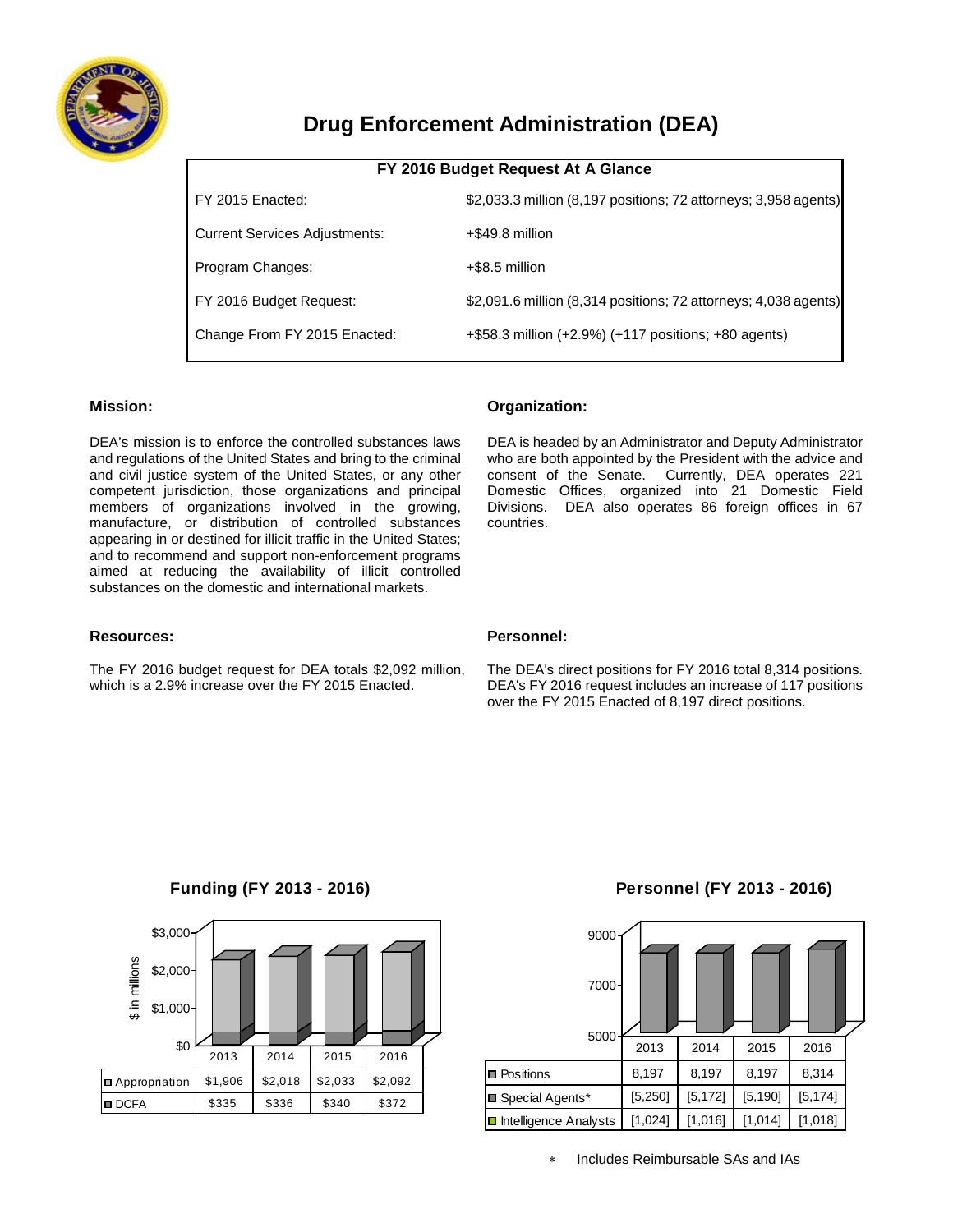#### **FY 2016 Strategy:**

DEA continues to prioritize its resources to disrupt and dismantle the "most wanted" drug trafficking and money laundering organizations believed to be primarily responsible<br>for the nation's illicit drug supply. This includes the for the nation's illicit drug supply. Consolidated Organizational Priority Targets (CPOTs) identified by DOJ, plus other Priority Target Organizations (PTOs) identified by DEA. DEA also places a high priority on its efforts to prevent drug proceeds from ending up in the hands of terrorist organizations.

Intelligence activities and information sharing will continue to play an important role in DEA's enforcement efforts in FY 2016; as will large scale, multi-agency enforcement operations. The Special Operations Division (SOD) is the backbone of DEA's coordination efforts through its support of multi-jurisdiction, multi-nation, and multi-agency wire intercept investigations, which attack the command and control communications of drug trafficking organizations. Additionally, the El Paso Intelligence Center is a vital resource for federal, state, and local law enforcement.

DEA will continue to focus on the financial infrastructure of drug trafficking organizations. From FY 2005 through FY 2014, DEA denied drug traffickers a cumulative total of \$29.6 billion in revenue through the seizure of both assets and drugs which includes \$3.9 billion seized in FY 2014.

Internationally, DEA's cooperative partnerships with foreign nations help these nations develop more self-sufficient and effective drug law enforcement programs within those partner nations. As part of this collaboration, DEA provides training to its foreign counterparts. DEA also works with foreign DEA also works with foreign counterparts to stand up and train vetted units of foreign law enforcement officers with whom DEA works and shares information.

Although CPOTs and PTOs operate around the world, DEA has placed a special emphasis on Mexican drug trafficking organizations because they control the smuggling of drugs into the United States, as well as drug distribution in most U.S. cities. In addition to the significant drug trafficking threats in the Western Hemisphere, DEA is making efforts to address other international drug trafficking threats that affect U.S. interests. DEA is particularly concerned with emerging threats in Africa, which is used as a transshipment point by both South American and Southwest Asian organizations.

DEA's Diversion Control Program (DCP) is tasked with preventing, detecting, and investigating the diversion of controlled substances and listed chemicals. Through the DCP, DEA regulates more than 1.54 million registrants who handle, dispense, or prescribe controlled substances or listed chemicals (e.g., manufacturers, distributors, practitioners, researchers, importers, and exporters). This is a population of registrants that grows at an average rate of nearly three percent per year. DEA's Tactical Diversion Squads (TDS) are dedicated to investigating, disrupting, and dismantling individuals and organizations involved in drug diversion schemes. They combine the expertise of diversion investigators, special agents, and task force officers from various state and local law enforcement and regulatory agencies.

## **FY 2016 Program Changes:**

#### **Deconfliction and Information Sharing:** \$7.4 million and 0 positions

Requested funding will allow DEA to confront the recent spike in heroin abuse as well as other emerging drug trends. Included in the request is funding to expand DEA's case management and deconfliction systems and enhance the IT infrastructure at the El Paso Intelligence Center (EPIC). The current services for this initiative are 185 positions and \$18.5 million.

#### **International Drug Enforcement Priorities:** \$12.0 million and 9 positions (5 agents)

Resources included in this enhancement will allow DEA to maintain and enhance its most valuable international drug enforcement tools. The enhancement supports the creation of a new financial investigation unit as part of DEA's Bilateral Investigation Unit within the Special Operations Division. Additionally, funding is included for vetting, program coordination and investigative technology improvements for existing Sensitive Investigative Units. The current services for this initiative are 32 positions and \$32.2 million.

#### **National Security:** \$4.5 million and 3 positions

Funding is requested to support Intelligence Community requirements. Specifically, the request provides resources for the Defensive Counterintelligence program and supports the Reports Writers program.

#### **Program and/or Administrative Savings:** -\$15.3 million and 0 positions

Program and administrative savings, such as those achieved through reducing the physical footprint, bulk purchases, and/or bundling investments will be realized in FY 2016.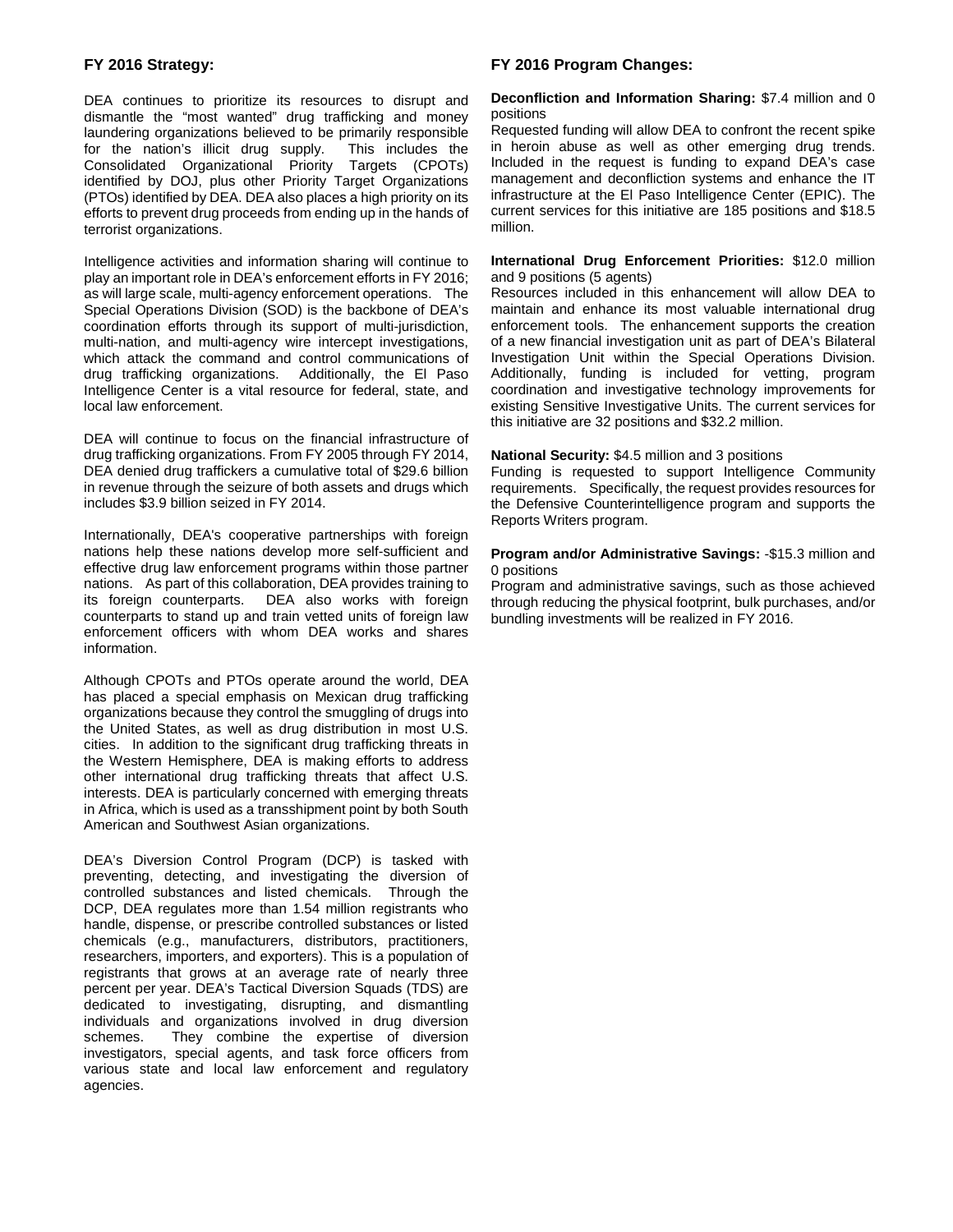# **Drug Enforcement Administration**

(Dollars in Thousands)

|                                           |       | <b>Drug Enforcement</b> | <b>Administration - S&amp;E</b> | <b>DEA-Diversion Control</b><br>Fee |            | <b>Total</b>        |             |                |                               |
|-------------------------------------------|-------|-------------------------|---------------------------------|-------------------------------------|------------|---------------------|-------------|----------------|-------------------------------|
|                                           | Pos   | <b>FTE</b>              | <b>Amount</b>                   | Pos                                 | <b>FTE</b> | Amount              | Pos         | <b>FTE</b>     | <b>Amount</b>                 |
| 2014 Appropriation                        | 8,197 | 6,736                   | 2,018,000                       | [1,497]                             | 1,256      | 360,917 8,197 7,992 |             |                | 2,378,917                     |
| 2014 Sequester Cut                        | 0     | $\Omega$                | $\Omega$                        | $\Omega$                            | 0          | $-25,414$           | 0           | $\Omega$       | $-25,414$                     |
| 2014 Enacted with Rescissions             | 8,197 | 6,736                   | 2,018,000                       | [1,497]                             | 1,256      | 335,503 8,197 7,992 |             |                | 2,353,503                     |
| 2015 Enacted                              | 8,197 | 6,617                   | 2,033,320                       | [1,497]                             | 1,454      | 366,680 8,197 8,071 |             |                | 2,400,000                     |
| 2015 Sequester Cut                        | 0     | 0                       | 0                               | 0                                   | 0          | $-26,855$           | 0           | $\overline{0}$ | $-26,855$                     |
| 2015 Enacted with Rescissions             | 8,197 | 6,617                   | 2,033,320                       | [1,497]                             | 1,454      | 339,825 8,197 8,071 |             |                | 2,373,145                     |
| 2016 Request                              | 8,314 | 6,722                   | 2,091,609                       | [1, 497]                            | 1,454      | 371,514 8,314 8,176 |             |                | 2,463,123                     |
| Change 2016 from 2015 Enacted             | 117   | 105                     | 58,289                          | $\mathbf 0$                         | 0          | 31,689              | 117         | 105            | 89,978                        |
| <b>Technical Adjustments</b>              |       |                         |                                 |                                     |            |                     |             |                |                               |
| Restoration of 2015 Sequester             | 0     | 0                       | 0                               | 0                                   | 0          | 26,855              | 0           | $\mathbf 0$    | 26,855                        |
| <b>Total Technical Adjustments</b>        | 0     | $\bf{0}$                | $\mathbf 0$                     | $\mathbf 0$                         | 0          | 26,855              | 0           | 0              | 26,855                        |
| <b>Base Adjustments</b>                   |       |                         |                                 |                                     |            |                     |             |                |                               |
| Pay & Benefits                            | 105   | 97                      | 25,414                          | 0                                   | 0          | 4,245               | 105         | 97             | 29,659                        |
| Domestic Rent & Facilities                | 0     | 0                       | 2,364                           | 0                                   | 0          | 327                 | $\mathbf 0$ | 0              | 2,691                         |
| <b>Other Adjustments</b>                  | 0     | 0                       | 3,283                           | 0                                   | 0          | 66                  | 0           | 0              | 3,349                         |
| Foreign Expenses                          | 0     | 0                       | 18,707                          | 0                                   | 0          | 196                 | $\Omega$    | 0              | 18,903                        |
| <b>Total Base Adjustments</b>             | 105   | 97                      | 49,768                          | $\bf{0}$                            | 0          | 4.834               | 105         | 97             | 54,602                        |
| 2016 Current Services                     | 8,302 | 6,714                   | 2,083,088                       | [1, 497]                            | 1,454      | 371,514 8,302 8,168 |             |                | 2,454,602                     |
| <b>Program Changes</b>                    |       |                         |                                 |                                     |            |                     |             |                |                               |
| Increases:                                |       |                         |                                 |                                     |            |                     |             |                |                               |
| Deconfliction and Information Sharing     | 0     | 0                       | 7,351                           | 0                                   | 0          | 0                   | 0           | 0              | 7,351                         |
| International Drug Enforcement Priorities | 9     | 5                       | 12,019                          | 0                                   | 0          | 0                   | 9           | 5              | 12,019                        |
| <b>National Security</b>                  | 3     | 3                       | 4,471                           | 0                                   | 0          | $\mathbf 0$         | 3           | 3              | 4,471                         |
| Subtotal, Program Increases               | 12    | 8                       | 23,841                          | $\bf{0}$                            | $\bf{0}$   | 0                   | 12          | 8              | 23,841                        |
| Decreases:                                |       |                         |                                 |                                     |            |                     |             |                |                               |
| Program and/or Administrative Savings     | 0     | 0                       | $-15,320$                       | 0                                   | 0          | 0                   | 0           | 0              | $-15,320$                     |
| <b>Subtotal, Program Decreases</b>        | 0     | 0                       | $-15,320$                       | $\bf{0}$                            | 0          | 0                   | $\bf{0}$    | 0              | $-15,320$                     |
| <b>Total Program Changes</b>              | 12    | 8                       | 8,521                           | 0                                   | 0          |                     | 12          | 8              | 8,521                         |
| 2016 Request                              | 8,314 | 6,722                   | 2,091,609                       | [1,497]                             | 1,454      |                     |             |                | 371,514 8,314 8,176 2,463,123 |